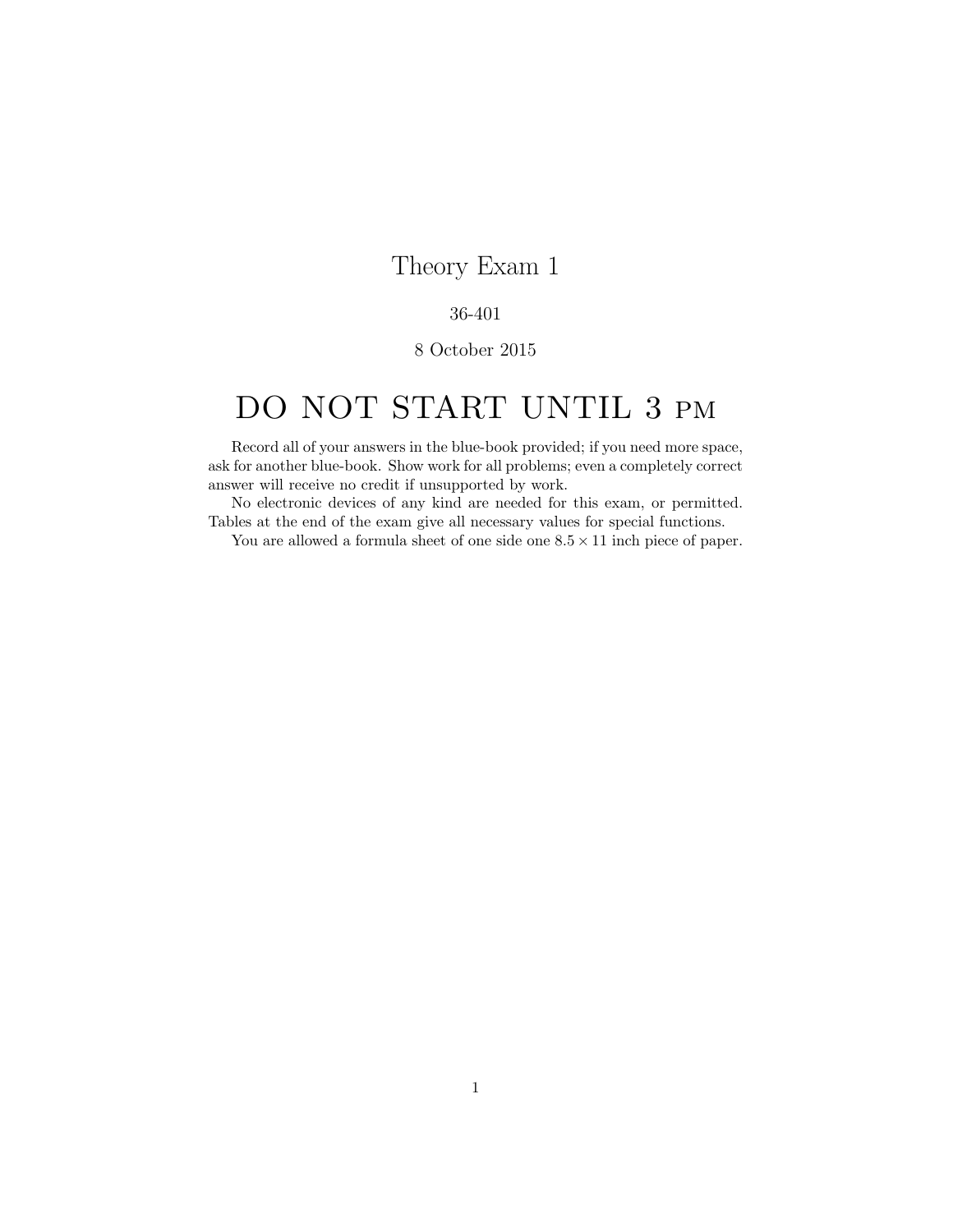1. Why  $n-2$ ? In this problem, we will show why an unbiased estimator of  $\sigma^2$  is not the MLE,  $\hat{\sigma}^2 = n^{-1} \sum_{i=1}^n (y_i - (\hat{\beta}_0 + \hat{\beta}_1 x_i))^2$ , but rather  $\frac{n}{n-2} \hat{\sigma}^2$ . Throughout this problem, you may presume that all the assumptions of the simple linear regression model hold. If at any point you need to assume

the noise variables  $\epsilon_i$  are Gaussian and independent, explain why.

**Notation**  $\bar{x}, \bar{y}$ : sample means of x and y;  $s_X^2$ , sample variance of x,  $n^{-1} \sum_{i=1}^{n} (x_i - \bar{x})^2$ .

(a) (15) Show that the estimates of the slope and intercept can be written as the true coefficients plus a weighted sum of noise terms:

$$
\hat{\beta}_0 = \beta_0 + \sum_{j=1}^n \left( \frac{1}{n} - \overline{x} \frac{x_j - \overline{x}}{n s_X^2} \right) \epsilon_j
$$

$$
\hat{\beta}_1 = \beta_1 + \sum_{j=1}^n \frac{x_j - \overline{x}}{n s_X^2} \epsilon_j
$$

Hints: Start from formulas for the estimated coefficients in terms of the data, and use one of the modeling assumptions; get  $\hat{\beta}_1$  first.

(b) (5) Show that the estimated conditional expectation at an arbitrary x can be written as the true expected value plus a weighted sum of noise terms:

$$
\hat{\beta}_0 + \hat{\beta}_1 x = \beta_0 + \beta_1 x + \sum_{j=1}^n \left( \frac{1}{n} + (x - \bar{x}) \frac{x_j - \bar{x}}{n s_X^2} \right) \epsilon_j
$$

(c) (5) The "Kronecker delta" symbol,  $\delta_{ij}$  is 1 when  $i = j$  and 0 otherwise. Show that the *i*<sup>th</sup> residual (i.e., the residual at  $x = x_i$ ) can be written as a weighted sum of the noise terms:

$$
e_i = \sum_j \left( \delta_{ij} - \frac{1}{n} - (x_i - \bar{x}) \frac{x_j - \bar{x}}{n s_X^2} \right) \epsilon_j
$$

(d) (10) Show that

$$
\mathbb{E}\left[e_i^2\right] = \sigma^2 \left(1 - \frac{1}{n} - \frac{(x_i - \bar{x})^2}{n s_X^2}\right)
$$

Describe, qualitatively, how  $\mathbb{E}\left[e_i^2\right]$  varies with  $x_i$ .

(e) (5) Show that  $\mathbb{E}\left[\hat{\sigma}^2\right] = \frac{n-2}{n}\sigma^2$ .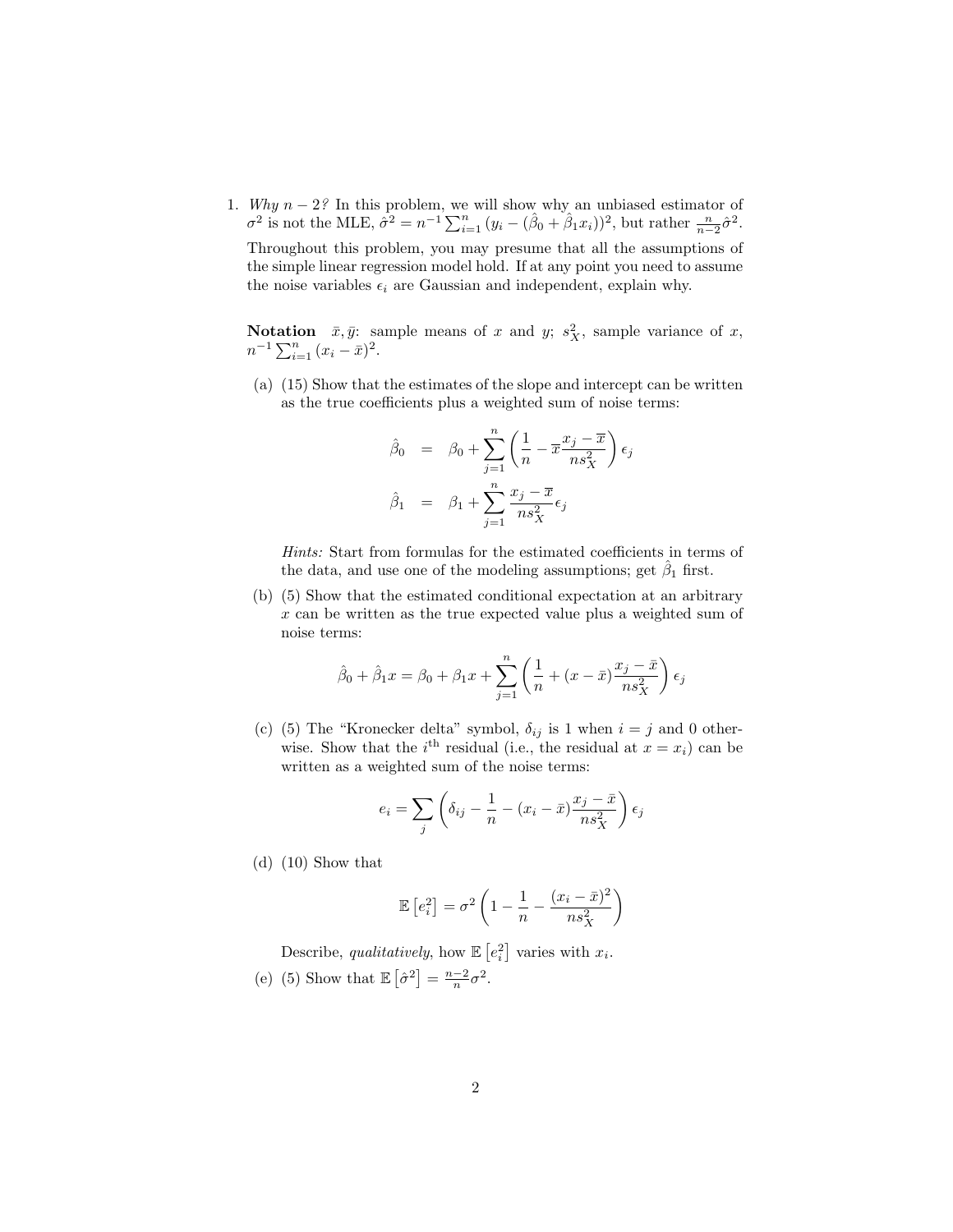- 2. Confidence interval for  $\sigma^2$  As you remember, the sum of squared errors is  $SSE = \sum_{i=1}^{n} e_i^2$ . We know that in the Gausian-noise simple linear regression model, the ratio  $SSE/\sigma^2 \sim \chi^2_{n-2}$ .
	- (a) (5) Given  $\sigma^2$  and a number  $\alpha > 0$ , find a formula for an interval which contains SSE with probability  $1 - \alpha$ , i.e., numbers l and u such that

$$
\Pr(l \leq SSE \leq u) = 1 - \alpha
$$

Express your answer in terms of n,  $\sigma^2$ , and the quantiles of  $\chi^2$  distributions.

- (b) (5) Using your answer from 2a, find a formula for a  $1 \alpha$  confidence interval for  $\sigma^2$ . Your upper and lower limits should be expressed in terms of SSE, n, and the quantiles of  $\chi^2$  distributions.
- (c) (5) We run a simple linear regression model with 43 observations and obtain a sum of squared errors of 100. Find a 95% confidence interval for  $\sigma^2$ .
- (d) (5) With the data from 2c, can we reject the null hypothesis that  $\sigma^2 = 3$ ? Explain.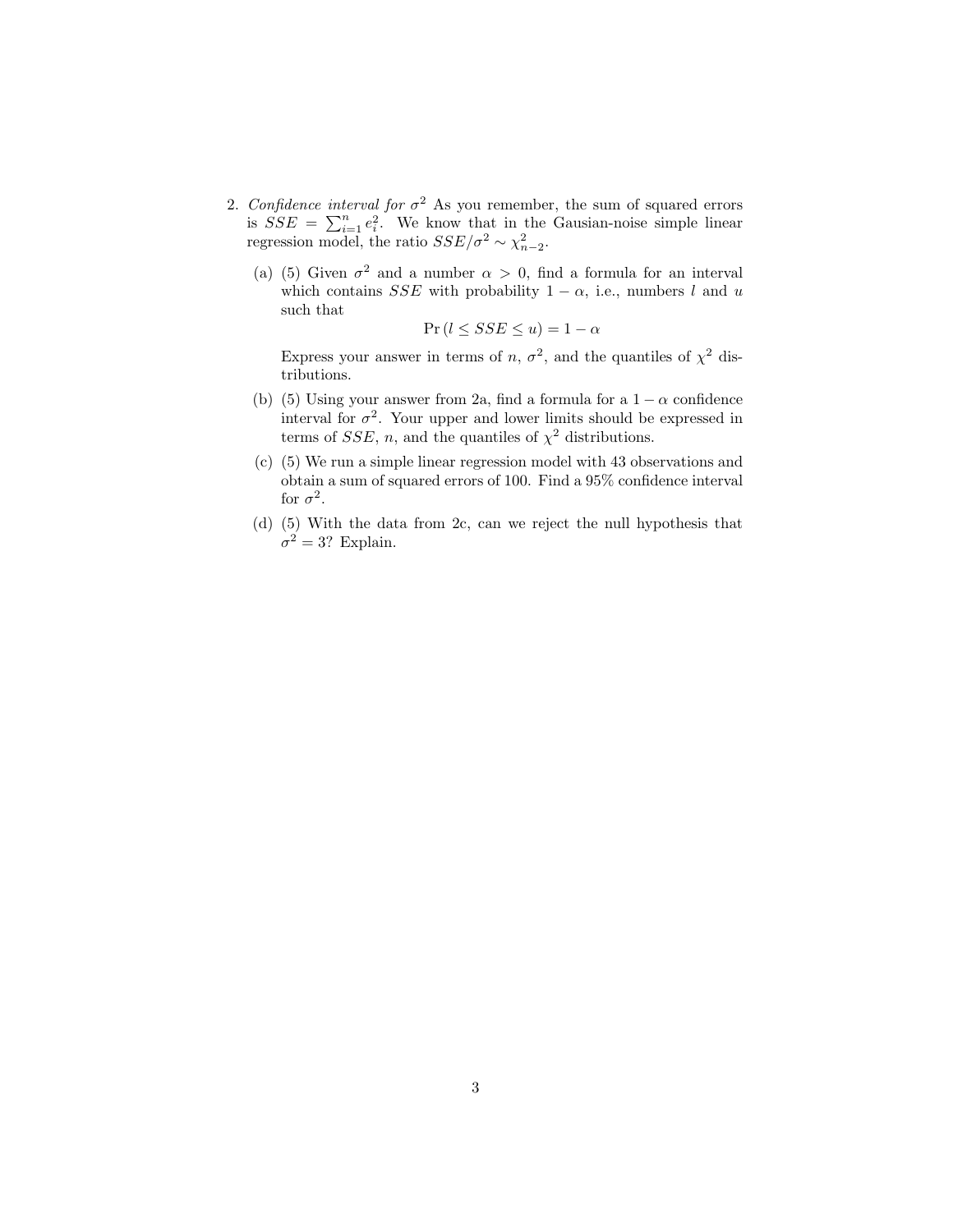3. Interpreting regression output The following regression output was obtained using the city-economy data set used in homework 3. Recall that for each of 366 cities in the US, this records the city's per-capita gross metropolitan product, in dollars per person per year, and its population.

```
##
## Call:
## lm(formula = pcgmp " log10 (pop), data = bea)##
## Residuals:
## Min 1Q Median 3Q Max
## -21572 -4765 -1016 3686 40207
##
## Coefficients:
## Estimate Std. Error t value Pr(>|t|)
## (Intercept) -23306 4957 -4.7 3.7e-06
## log10(pop) 10246 900 11.4 < 2e-16
##
## Residual standard error: 7930 on 364 degrees of freedom
## Multiple R-squared: 0.263,Adjusted R-squared: 0.26
## F-statistic: 130 on 1 and 364 DF, p-value: <2e-16
```
For the following questions, please explain clearly which parts of the output are the basis for your answers. Include the units of variables wherever possible. General hint: Use the tables at the end of this exam.

- (a) (5) What is the predictor variable? What is the response variable? Which variables were transformed, and how?
- (b) (5) Write the equation for the estimated conditional mean function; use numerical values rather than symbols like  $\hat{\beta}_0$ .
- (c) (5) According to the estimated model, what is the average per-capita gross metropolitan product of cities with a population of one million people? Of cities with a population of two hundred thousand people? Do these numbers seem reasonable?
- (d) (5) Based on the estimated coefficients, can you give an estimate of  $\mathbb{E}[Y|X=0]$ ? If yes, what is it (and show your work); if not, explain why not (missing information, inappropriate assumptions, etc.).
- (e) (5) Give a 99% confidence interval for  $\beta_1$ , assuming all the model assumptions hold.
- (f) (5) What is  $\hat{\sigma}^2$ , the in-sample mean-squared error?
- (g) (5) From *n*, the standard error of  $\hat{\beta}_1$ , and  $\hat{\sigma}^2$ , can you find the sample variance in population across cities? If so, what is it? If not, explain.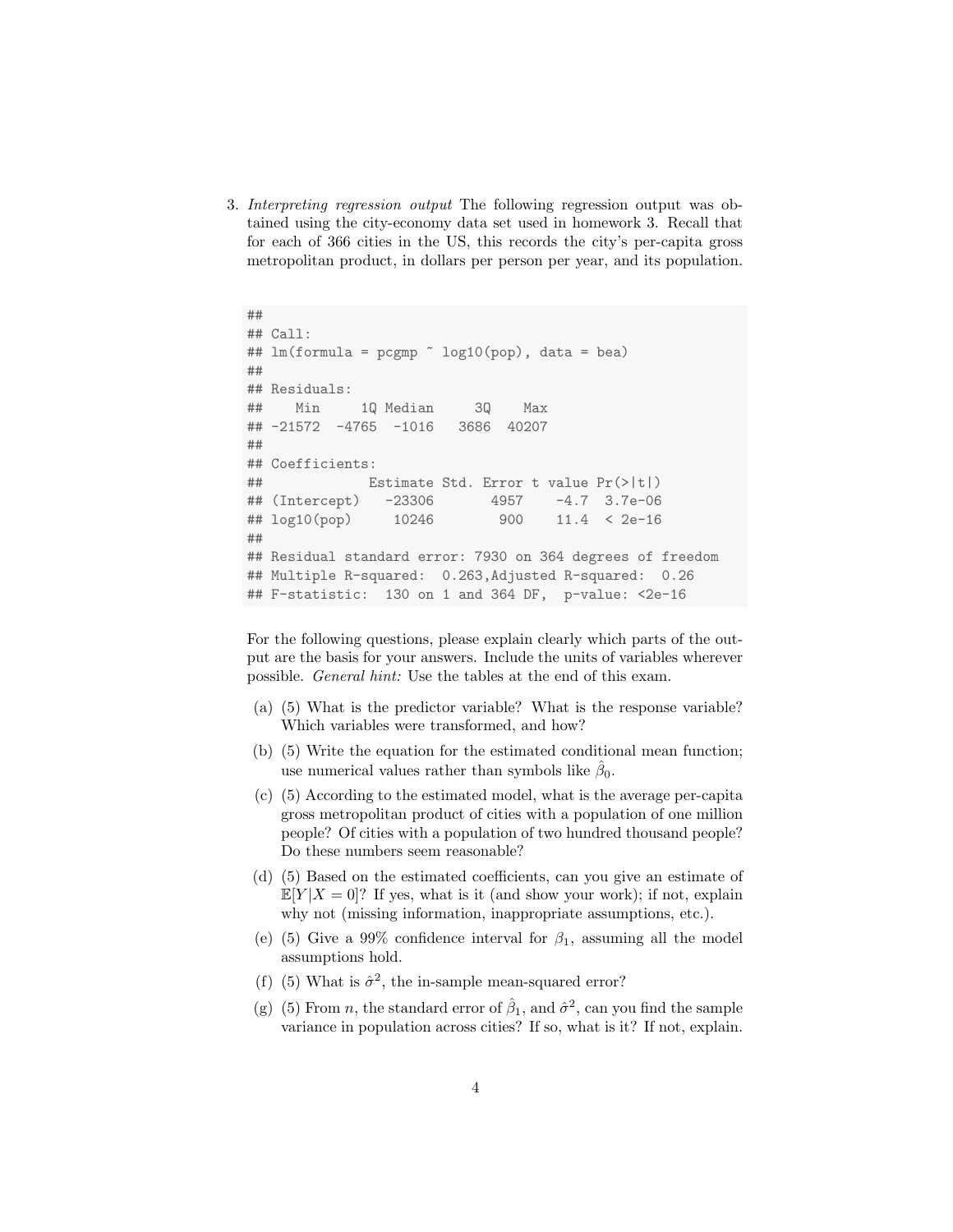(h) (5) Which part (or parts) of the output (if any) tests the assumption that the relationship between the (possibly transformed) predictor variable and the (possibly transformed) response variable is linear?